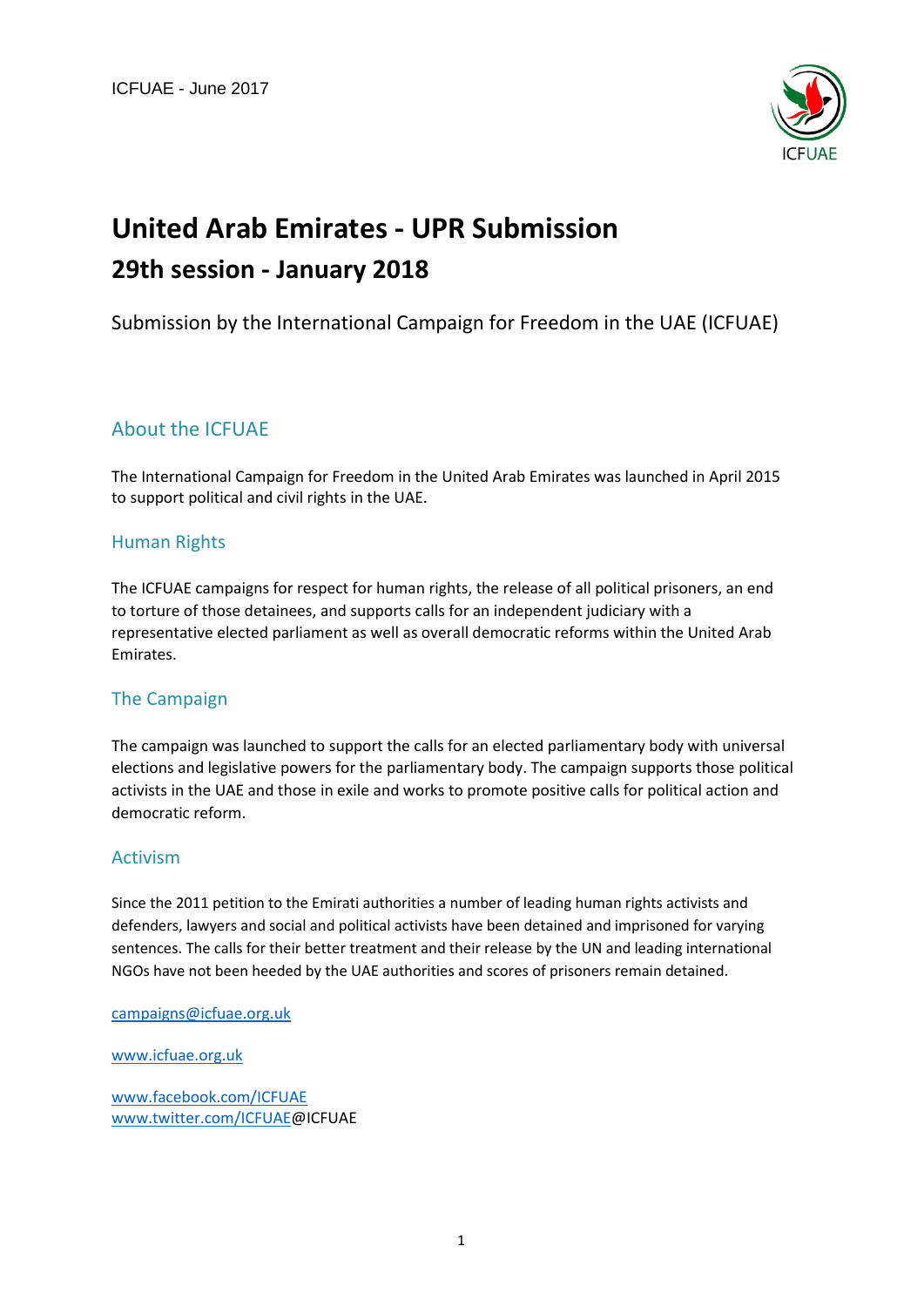

# **1. Introduction**

- 1.1. Since its foundation in 2015, the International Campaign for Freedom in the UAE (ICFUAE) has documented cases of human rights violations in the UAE, specifically with regards to arbitrary detention, the repression of freedom of expression, association, and assembly, the denial of political and civil rights, and ill treatment of prisoners, including the use of torture in UAE jails.
- 1.2. The following report will highlight key concerns within these areas of human rights for the period between 2013-2017.

# **2. Summary of Key Concerns**

- 2.1. Arbitrary arrests and detentions, including enforced disappearances by UAE authorities have continued throughout the last 5-year period. Reports of those detained include: arrests being conducted without a warrant by undercover police officers, often during night hours at their homes or being called to report to a police station; home raids frightening and humiliating family members including under-age children; disappearances for months in secret locations; use of intimidation techniques and threats to both the accused and family members; other ill-treatment used to force confessions; interrogation without permission of consulting a lawyer; denial of family visits; negligence towards meeting medical needs; raids in prison humiliating detainees; degrading prison conditions.
- 2.2. There has been a worrying growth in the number of Emirati citizens and foreign nationals alike being arrested in the UAE for their use of social media. The Emirates Media and Studies Centre has reported 300 cases in 2016 alone<sup>1</sup>. The introduction of a new cybercrime law in 2012, and the 2014 anti-terrorism law has led to the arrests, persecution and imprisonment of activists, bloggers, and government critics for simply exercising their opinions, with some being detained incommunicado for over a year.
- 2.3. Freedom of expression has been further curtailed in the UAE by the increased use of surveillance technologies to monitor online activists and dissenting voices. In fact, there has been an increase in the number of people reporting being hacked, harassed, or arrested for their online activism. The most well-known case, that of human rights defender **Ahmed Mansoor**, revealed the use of softwares by the UAE government to hack his personal accounts, including emails, Whatssup and Skype<sup>2</sup>.
- 2.4. There have been numerous reports of the family members of prisoners being subject to harassment, threats, and even arrest. Such was the case in 2015 of **Asma, Mariam, and Dr. Alyaziyah Khalifa Al-Suwaidi,** 3 sisters who were forcibly disappeared after launching an online campaign on Twitter for their brother's release. It is also the case of two Emirati citizens currently in exile after being sentenced in absentia as part of the UAE 94 trial. Their families are continuously harassed and have had their passport confiscated to prevent them from travelling outside the country. Families have reported travel bans, arbitrary arrests, detentions and prosecutions, refused security clearance for employment or denied access to higher education. There have also been reports of prisoners' families' bank accounts being frozen. In a few cases, detainees' relatives have been deported or stripped of their citizenship, like in the case of the **Al-Siddiq siblings** - Asma, Doa'a, and Omar, children of

<sup>1</sup> [http://www.emasc-uae.com/news/view/7687](​http:/www.emasc-uae.com/news/view/7687)<br>2 https://citizenlab.org/2016/08/million-dollar-d

<https://citizenlab.org/2016/08/million-dollar-dissident-iphone-zero-day-nso-group-uae/>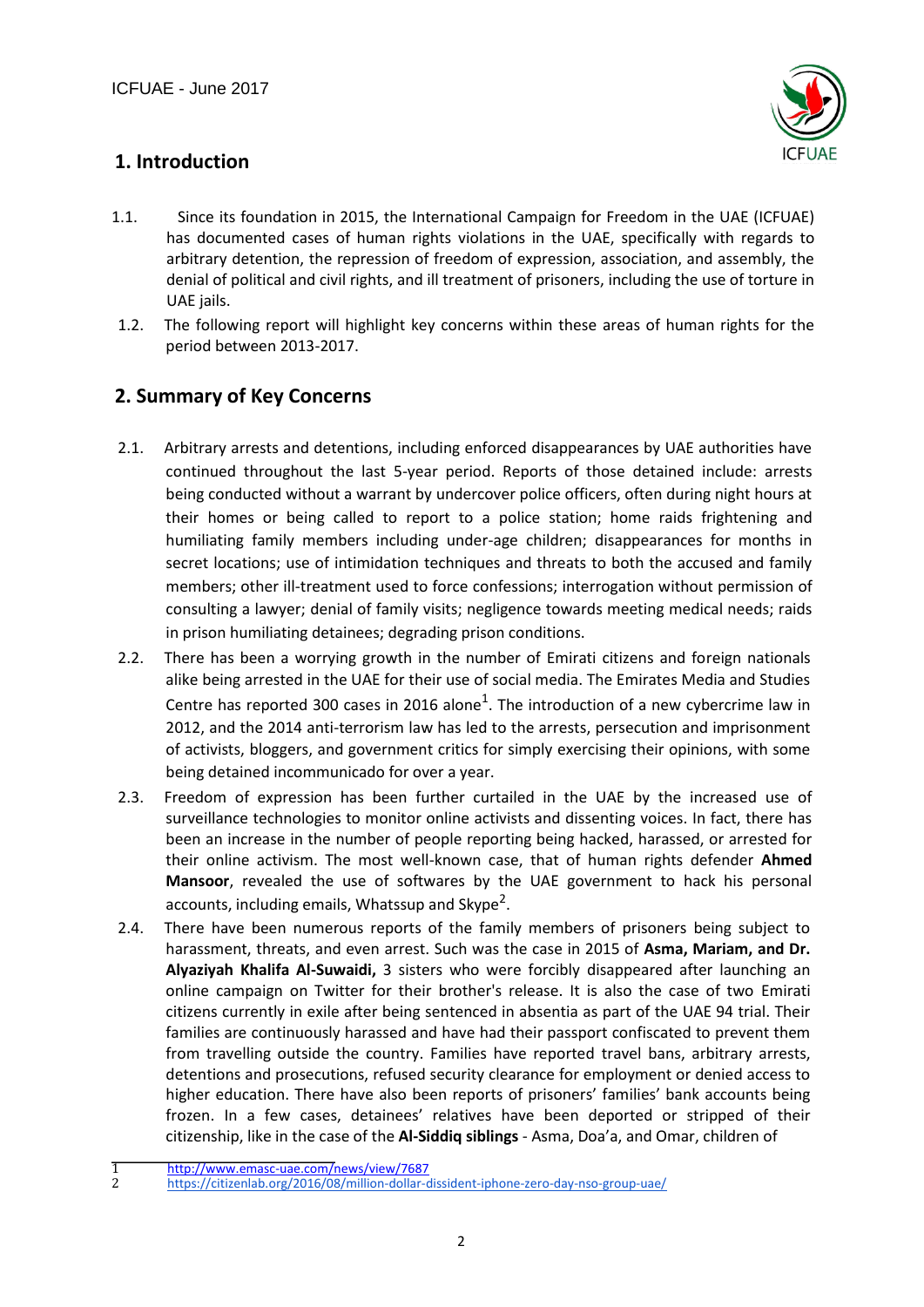

prisoner **Mohammed Abdulrazzaq Al-Siddiq**, who had their citizenship revoked without official explanation in March 2016. It is suspected that the increasing levels of harassment are designed to discourage families from campaigning on behalf of

their detained relatives and further to 'send a message' to those detained about the wider consequences of their political activity.

# **3. Arbitrary Detention, Ill-Treatment and Unfair Trials**

- 3.1. Continuing arbitrary arrests and detention, enforced disappearances, and ill-treatment in prison are emblematic of the complete absence of transparency in the UAE's legal system. Independent observers and monitoring organisations have regularly been denied entry to the country or access to trials and prisons. The lack of independent monitoring raises serious concerns regarding the situation on the ground.
- 3.2. The "**UAE94**" case remains up to date the biggest case of mass trial of activists, academics, lawyers, and peaceful dissenters in the UAE. The trial, which concluded in July 2013, convicted 69 of the defendants, including eight of whom were tried *in absentia*.They were sentenced between seven to 15 years in prison in a trial that, according to the International Commission of Jurists (ICJ), failed to meet "the internationally recognised standards of fairness"<sup>3</sup>. Several violations have been found to have taken place during the arrest, interrogations, detention, and trial of the defendants. These include being kept up to one year in incommunicado detention, the lack of legal representation, the alleged use of torture and forced confessions, and the denial to appeal. Among them, the case of human rights lawyer **Mohammed Al Roken** demonstrates the arbitrary nature of his detention due to his peaceful activism and human rights work.
- 3.3. Human rights defenders and political dissenters remain at grave risk of arbitrary detention, enforced disappearances and ill-treatment. The 2015 winner of the Martin Ennals Award for Human Rights Defenders, **Ahmed Mansoor** was arrested for the second time on 20 March 2017 by undercover security officials. As of the date of this report, he has not been granted legal representation and has been allowed only one family visit on 3 April 2017. Since then, it is feared that he has been kept in solitary confinement. Mansoor had been harassed by the authorities for his human rights work for years, he had been banned from travelling abroad and his bank account frozen.
- 3.4. Every year, tens of cases of torture and ill-treatment in prison are reported to the UAE authorities, who have consistently failed to investigate the allegations and hold the perpetrators to account. These are only a handful of the cases that are unofficially documented and that report a series of both physical abuse and psychological intimidation. British citizen **David Haigh** was released in March 2016 after being detained for 22 months in Dubai jails. One year on, he is undergoing extensive medical treatment, including surgery and PTSD treatment to address the physical beatings and psychological torture he was inflicted while in custody.
- 3.5. Reports of conditions in UAE prisons, and specifically at Al-Rezin prison, raise concerns about

<sup>3</sup>[https://www.icj.org/wp-content/uploads/2013/10/UAE-report-4-Oct-2013smallpdf.com\\_.pdf](https://www.icj.org/wp-content/uploads/2013/10/UAE-report-4-Oct-2013smallpdf.com_.pdf)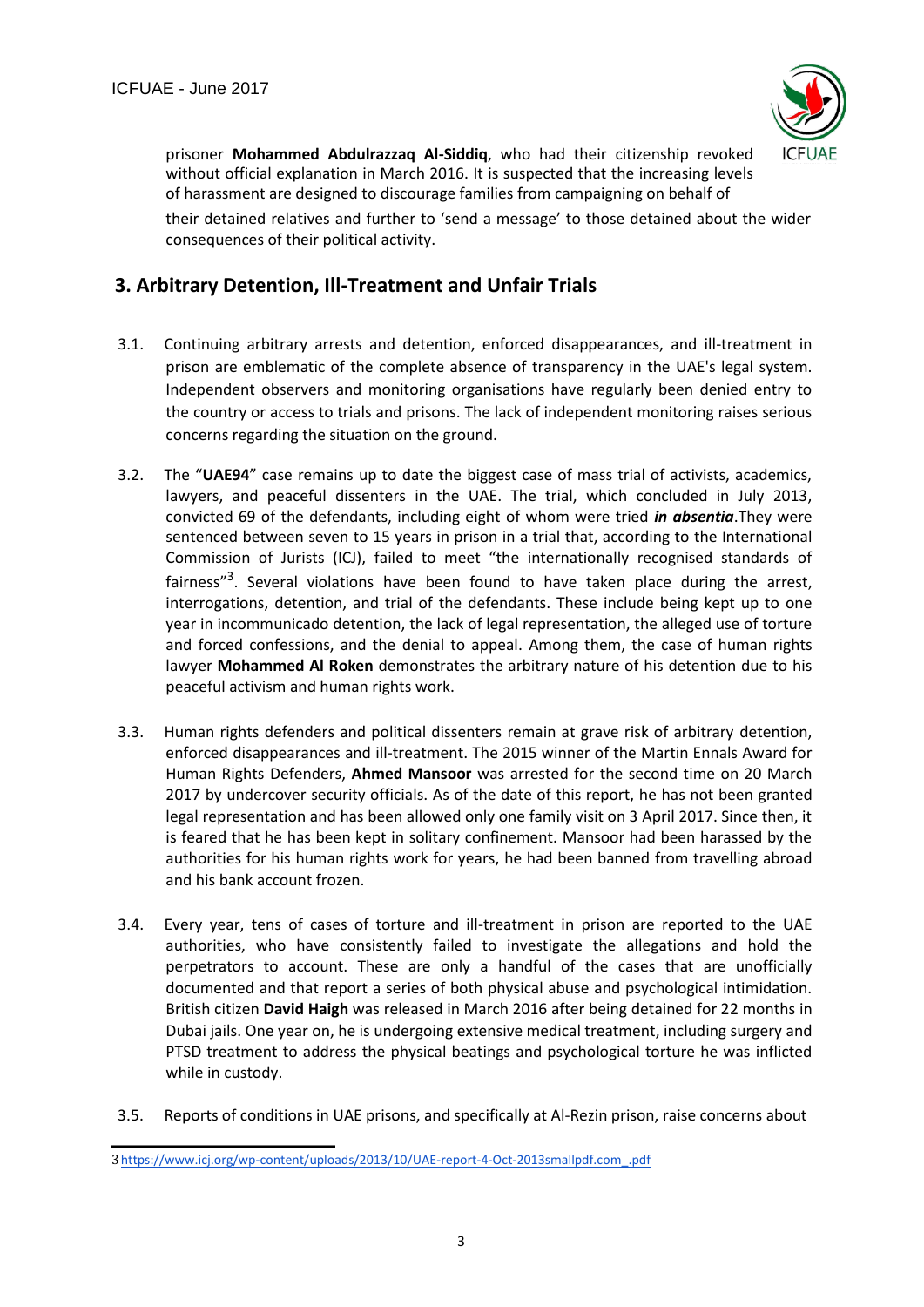

whether these meet international standards. Occasional raids by prison guards have been reported by prisoners as humiliating and degrading. In the most recent case on 26 May 2017, prison guards stormed the cells of prisoners held in ward no.7 of

Al-Razeen prison, a section of the facility that holds prisoners of conscience, human rights activists, and political opponents. The UAE prison authorities instructed guards to conduct an unannounced strip search of prisoners. The detainees were ordered to remove their clothes and stand up against their cell walls, whilst guards searched them in a degrading manner, which some described as sexual harassment. Ill-treatment in prison has also included severe medical negligence, such as in the case of **Imran Radwan**,who has been on hunger strike to protest the recent raid. Despite needing urgent medical attention, he has been denied appropriate care. Similarly, **Nasser bin Ghait** was brought to court and sentenced in March 2017 despite his calls for medical treatment and allegations of torture, which were not heard in court. In February 2017, British citizen **Luisa Williams** was prevented from leaving the country for a week despite needing urgent treatment for her advanced form of kidney cancer.

3.6. In 2017, the UAE authorities have detained prisoners due to be released by holding them in "counselling centres" and *de facto* extending their jail terms indefinitely without legal justification. Such is the case of blogger **Osama Al-Najjar**, who was transferred to a counselling centre at Al-Rezin prison after completing his 3-year prison sentence on 17 March 2017. Official statements declared him a "threat" to national security with reference to Article 66 of the Federal Law No (7) on Combatting Terrorism Offences. However, Al-Najjar was originally convicted on the basis of Federal Law (5) on Combatting Cybercrimes, and not terror related offences. A similar situation is that of **Ahmed Mohammed Al-Mulla**, **Badr Al-Bahri** and **Abdullah Al-Helou**,who have completed their sentences on 22 April 2017 and have been moved to Al Rezin's counselling centre where they remain as of the date of this report.

#### **4. Freedom of Expression and the Internet**

- 4.1. The Federal Decree Law (no.5) on Combating Cybercrimes contains vague and general clauses which have been used to charge and sentence citizens and foreign nationals for any views that challenge and run counter to those of the state, which are published online, including within blogs, Facebook posts, Tweets, and reportedly even private emails, SMS and Whatssup messages.
- 4.2. For example, the following clauses subject to imprisonment and a fine anybody who: "establishes or administer or runs a website or publishes on a computer network or any information technology means which would promote or praise any programs or ideas which would prompt riot, hatred, racism, sectarianism, or damage the national unity or social peace or prejudice the public order and public morals" (Article 24); "runs a website or uses information [...] with intent to incite acts or publishes or transmits information, news or cartoon drawings or any other pictures which may endanger the national security and the higher interests of the State or afflicts its public order" (Article 28); " publishes information, news, statements or rumors [...] with intent to make sarcasm or damage the reputation, prestige or stature of the State or any of its institutions or its president, vice-president, any of the rulers of the Emirates, their crown princes, or the deputy rulers of the Emirates, the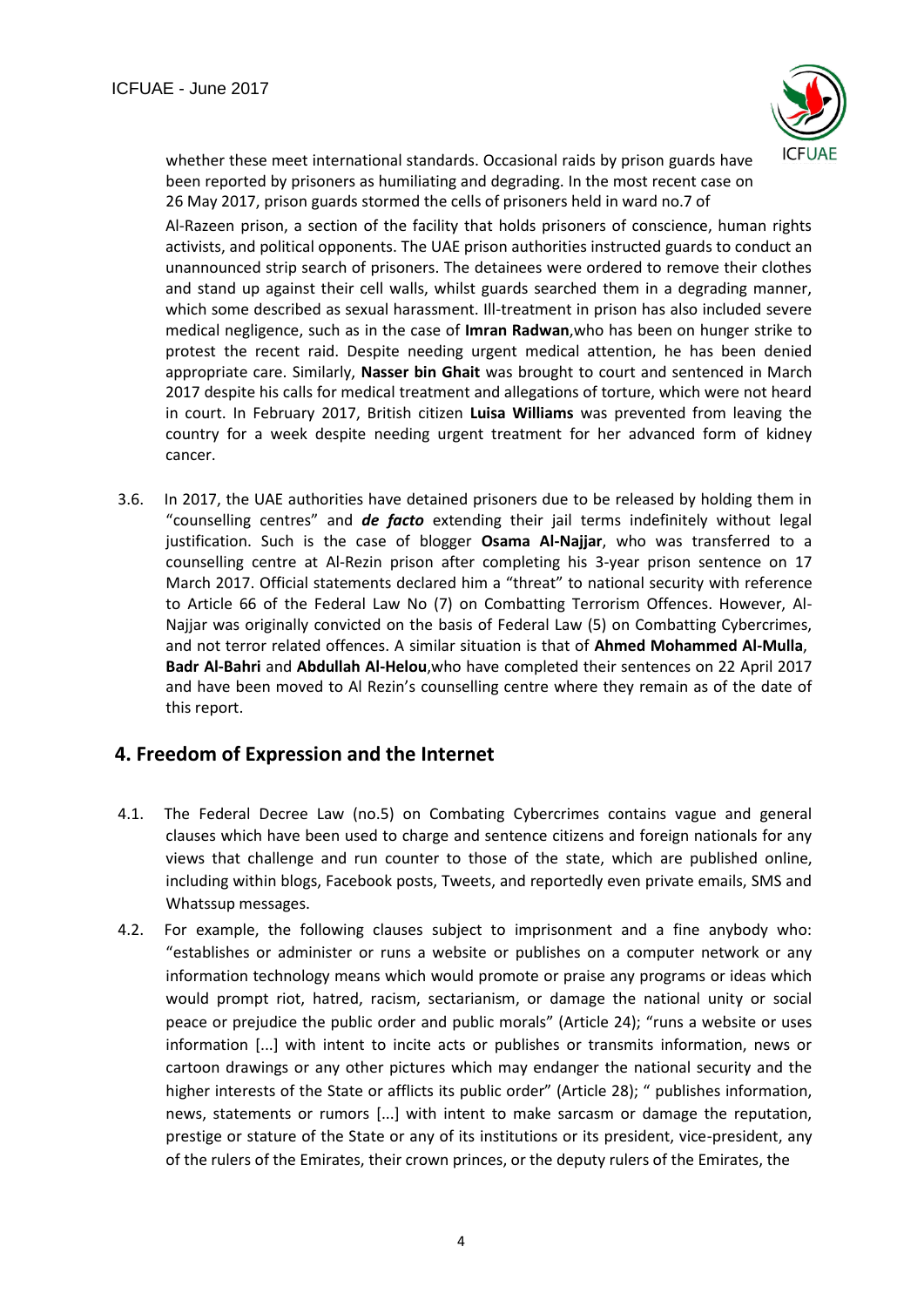

State flag, the national peace, its logo, national anthem or any of its symbols" (Article 29). These laws have been used indiscriminately to sentence people expressing their dissenting views online. For example, **Shezanne Cassim** was held for 9 months in arbitrary detention in 2013 for a comedy-sketch on life in Dubai. Australian artist **Jodi Magi** was arrested and deported in 2015 after publishing a photo of a car parked across two disabled parking spaces as well as using "bad language".

- 4.3. The UAE regularly censors online materials that promote social, political, or religious ideas that diverge from the official line of the government. Several websites, search terms, and hashtags, have been blocked in the last 5-year period, including blogs disseminating information about political prisoners and human rights violations, and most recently news outlets such as Middle East Eye, Al Jazeera, Al Araby, and The Huffington Post. In fact, the annual Freedom House report on press and net freedom has consistently reported the UAE as "not free"<sup>4</sup>.
- 4.4. Journalists are at high risk of imprisonment if publishing content that might be seen as critical of the authorities or their allies. In 2015, Jordanian journalist **Tayseer Al-Najjar** was forcibly disappeared by the authorities and sentenced in March 2017 to 3-years in prison for charges of "insulting the state's symbols". He had been arrested for comments he had posted on social media which criticised GCC countries and Egypt within the context of the Israeli bombardment of Gaza in 2014.
- 4.5. In June 2017, following the imposure of a sea, air, and land blockade on Qatar by the UAE, Saudi Arabia, and Bahrain, the UAE has further curtailed the rights of freedom of expression and movement by declaring that any form of sympathy with Qatar would be punishable by law up to 15 years in jail, and a fine of up to 500,000 Dh (£106,084). Restrictions on the right to work, education, travel, and freedom of expression have affected at least 13,300 people. Families have been separated as a result of the blockade as Qatari nationals were asked to leave the country. In one case, a Qatari man, who has lived in the UAE for more than 10 years was refused entry and sent back to Qatar as he tried to return home to Dubai from Doha shortly after the measures were announced on 5 June. His wife, an Emirati national, is forbidden from travelling to Qatar, whilst his children are Qatari nationals and so are required to leave the UAE.

# **5. Cyber-Surveillance**

5.1. Between January 2015 and December 2016, the UAE has spent over £18m in surveillance technology from UK companies<sup>5</sup>. This includes 'mass' and 'targeted' software and equipment, as well as more ad hoc technologies like IMSI catchers. This is more than double what the country second-placed on the list, Singapore, has spent in the same period (~£7m). It is estimated that at least £45m has been spent by the UAE on BAE Systems equipment alone.

<sup>4</sup> <https://freedomhouse.org/country/united-arab-emirates>

<sup>5</sup>

[https://www.caat.org.uk/resources/export-licences/region?item=equipment+for+intrusion+software,cry](https://www.caat.org.uk/resources/export-licences/region?item=equipment+for+intrusion+software,cryptanalytic+equipment,software+for+telecommunications+interception+equipment,internet+protocol+network+communications+surveillance+equipment,software+for+intrusion+software,telecommunications+interception+equipment,components+for+internet+protocol+network+communications+surveillance+equipment,cryptanalytic+software,software+for+internet+protocol+network+communications+surveillance+equipment&rating=Dual+Use) [ptanalytic+equipment,software+for+telecommunications+interception+equipment,internet+protocol+n](https://www.caat.org.uk/resources/export-licences/region?item=equipment+for+intrusion+software,cryptanalytic+equipment,software+for+telecommunications+interception+equipment,internet+protocol+network+communications+surveillance+equipment,software+for+intrusion+software,telecommunications+interception+equipment,components+for+internet+protocol+network+communications+surveillance+equipment,cryptanalytic+software,software+for+internet+protocol+network+communications+surveillance+equipment&rating=Dual+Use) [etwork+communications+surveillance+equipment,software+for+intrusion+software,telecommunication](https://www.caat.org.uk/resources/export-licences/region?item=equipment+for+intrusion+software,cryptanalytic+equipment,software+for+telecommunications+interception+equipment,internet+protocol+network+communications+surveillance+equipment,software+for+intrusion+software,telecommunications+interception+equipment,components+for+internet+protocol+network+communications+surveillance+equipment,cryptanalytic+software,software+for+internet+protocol+network+communications+surveillance+equipment&rating=Dual+Use) [s+interception+equipment,components+for+internet+protocol+network+communications+surveillance](https://www.caat.org.uk/resources/export-licences/region?item=equipment+for+intrusion+software,cryptanalytic+equipment,software+for+telecommunications+interception+equipment,internet+protocol+network+communications+surveillance+equipment,software+for+intrusion+software,telecommunications+interception+equipment,components+for+internet+protocol+network+communications+surveillance+equipment,cryptanalytic+software,software+for+internet+protocol+network+communications+surveillance+equipment&rating=Dual+Use) [+equipment,cryptanalytic+software,software+for+internet+protocol+network+communications+surveill](https://www.caat.org.uk/resources/export-licences/region?item=equipment+for+intrusion+software,cryptanalytic+equipment,software+for+telecommunications+interception+equipment,internet+protocol+network+communications+surveillance+equipment,software+for+intrusion+software,telecommunications+interception+equipment,components+for+internet+protocol+network+communications+surveillance+equipment,cryptanalytic+software,software+for+internet+protocol+network+communications+surveillance+equipment&rating=Dual+Use) [ance+equipment&rating=Dual+Use](https://www.caat.org.uk/resources/export-licences/region?item=equipment+for+intrusion+software,cryptanalytic+equipment,software+for+telecommunications+interception+equipment,internet+protocol+network+communications+surveillance+equipment,software+for+intrusion+software,telecommunications+interception+equipment,components+for+internet+protocol+network+communications+surveillance+equipment,cryptanalytic+software,software+for+internet+protocol+network+communications+surveillance+equipment&rating=Dual+Use)